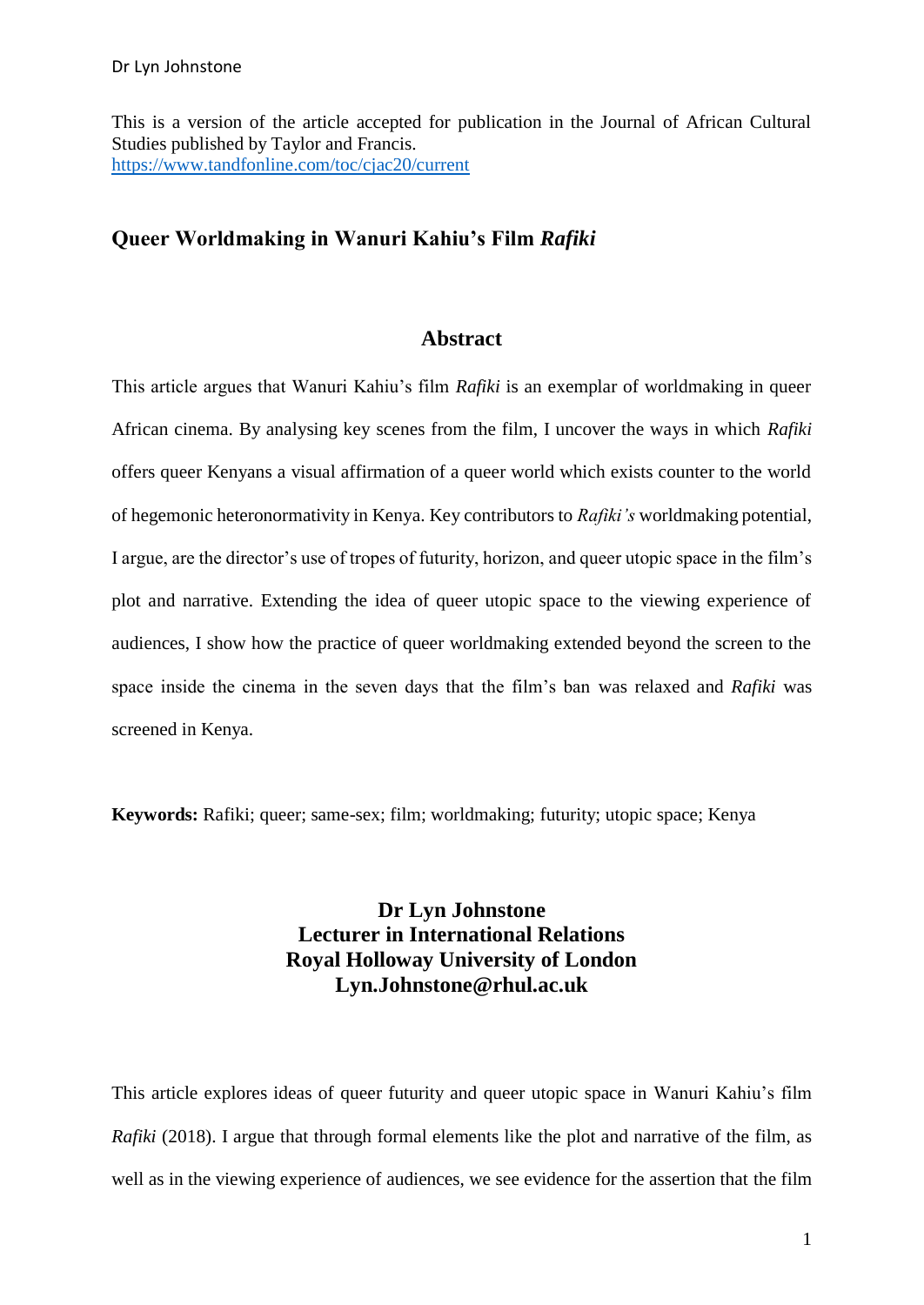is perhaps the most important contribution yet to queer African cinema, and that it has radical worldmaking potential.

In their article "Sex in Public," Lauren Berlant and Michael Warner popularise the term "queer worldmaking" as a way in which to theorise a process by which heteronormative structures are challenged in order to create a world where queer people can thrive (1998). For Thomas Nakayama and Charles Morris, queer worldmaking is a "messy enterprise driven by a vision of another world, another way of living," that fights for a more equitable future (2014: vi). Notwithstanding the definitions here, there are myriad ways in which queer worldmaking works in praxis, as Nakayama and Morris usefully point out: "Queer worldmaking takes place in all kinds of places, at all different times, involving all kinds of people, who work toward creating a different world" (2014: v).

Kenyan artists and scholars have for some time been engaged in queer worldmaking processes, building an archive of work that subverts the heteronormative expectations of the Kenyan state in order to create spaces where queer kinship and community can flourish. Prominent amongst these artists and scholars is Neo Musangi (2014, 2019) whose performance art, text, visual and audio installations challenge the systems that perpetuate inequality. Another prominent figure is Kevin Mwachiro has published an anthology called *Invisible-Stories from Kenya's Queer Community* (2013), on which the Kenyan queer film *Stories of Our Lives* of 2014 was based. It is a collection of voices from the queer Kenyan community sharing their lived experience with the aim of letting queer Kenyans know that "they are not alone" (Mwachiro 2013: 4). Eddie Ombagi's work on queer utopic spaces in Nairobi's clubs, cruising cafes, and bars explores the ways in which such spaces offer community, friendship and love (2019). In this article, I explore how Wanuri Kahiu's film *Rafiki* adds to this archive with a story of love between two young Kenyan women. The film was banned by the Kenyan Film Classification Board, not only because of its lesbian theme, but also because, according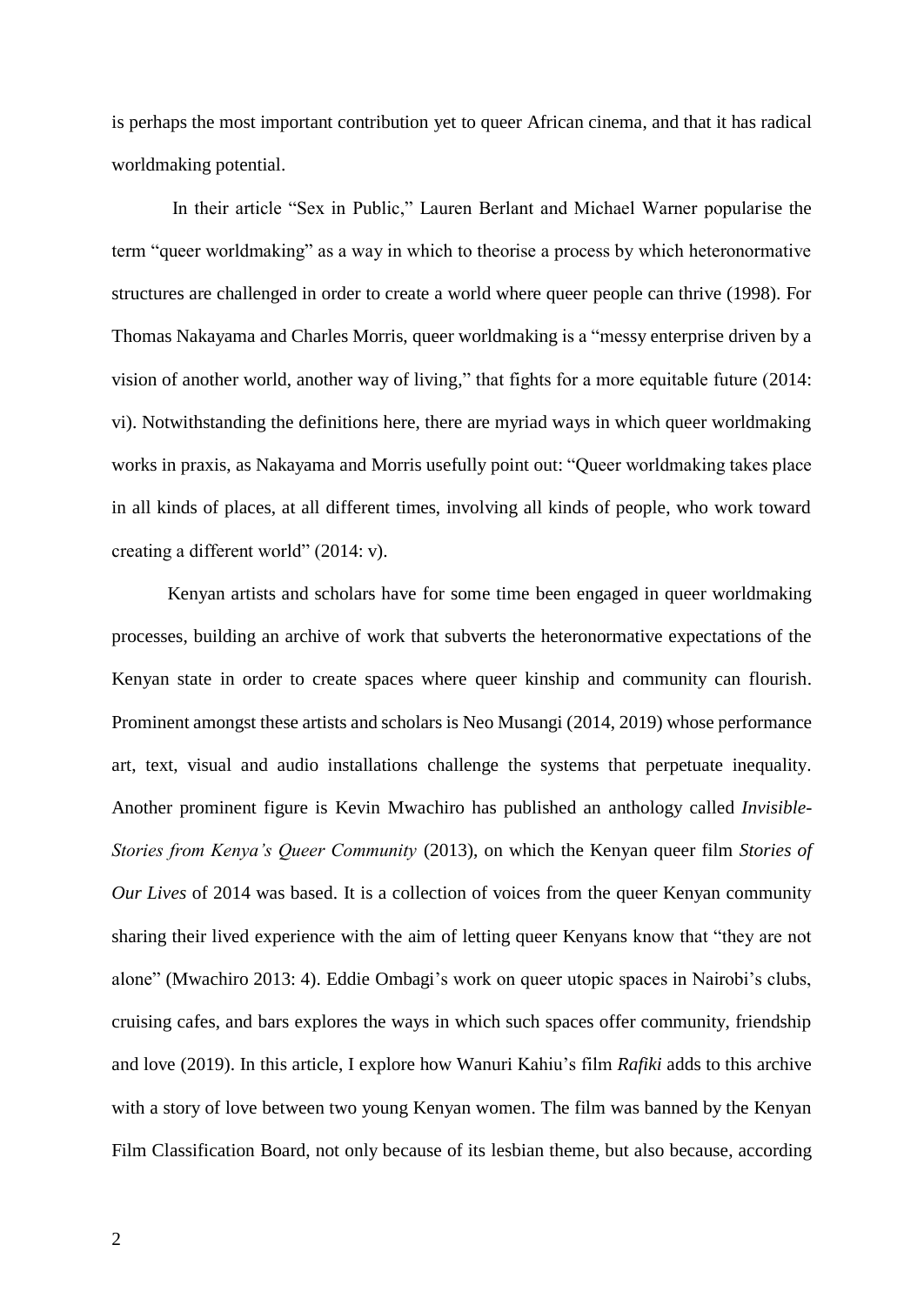Dr Lyn Johnstone

to the objections from Ezekiel Mutua the Chief Executive of the Film Board, of the dangers posed by the film's "hopeful ending" (Mutua 2018: 2).

My argument is that *Rafiki* is an exemplary film because of its queer worldmaking potential. Its story of same-sex love between two Kenyan women is a visual affirmation of a queer world which exists as a counter to the world of hegemonic heteronormativity in Kenya. For Jeffrey Bennett, writing about the ways in which queer people articulate their identities, the "visual affirmation of queer lives" is oftentimes "the first step in instigating productive modes of worldmaking and kinship" (2014: 222). It follows, then, that a film featuring a story of queer love and desire with a happy, hopeful ending would be an example of the kind of visual affirmation that Bennett describes. This is particularly significant in Kenya, where the legal framework continues to deny the possibility of a queer existence, and a discourse of "antihomonationalism" is commonly employed by politicians and religious figures with the aim of excluding queer people from the "imagination of the nation" (Van Klinken 2018: 652). In a country where queer people's existence is denied, *Rafiki* challenges the settled patterns of heteronationalism and compulsory heteronormativity. It does this, not only by offering a visual narrative of same-sex love, but, more specifically, as Taiwo Adentuji Osinubi points out, by allowing viewers to "imagine the queer habitation of the neighbourhood, the church, political and juridical institutions and public spaces" (2019: 73).

While there have been significant changes in the way that African cinema addresses queerness (for some recent scholarship see Böhme 2015; Green-Simms and Azuah 2012; Green-Simms 2019), *Rafiki* stands out as exemplary of a very small number of films that offers its viewers a hopeful ending, and thus avoiding the practice of many popular African in-video films that "negotiate homosexuality out of commercial, sensationalist and/or political considerations" (Van Klinken 2018: 251). These films more often than not use the death of queer characters to drive the narrative arc, and to restore the heterosexual order (Green-Simms

3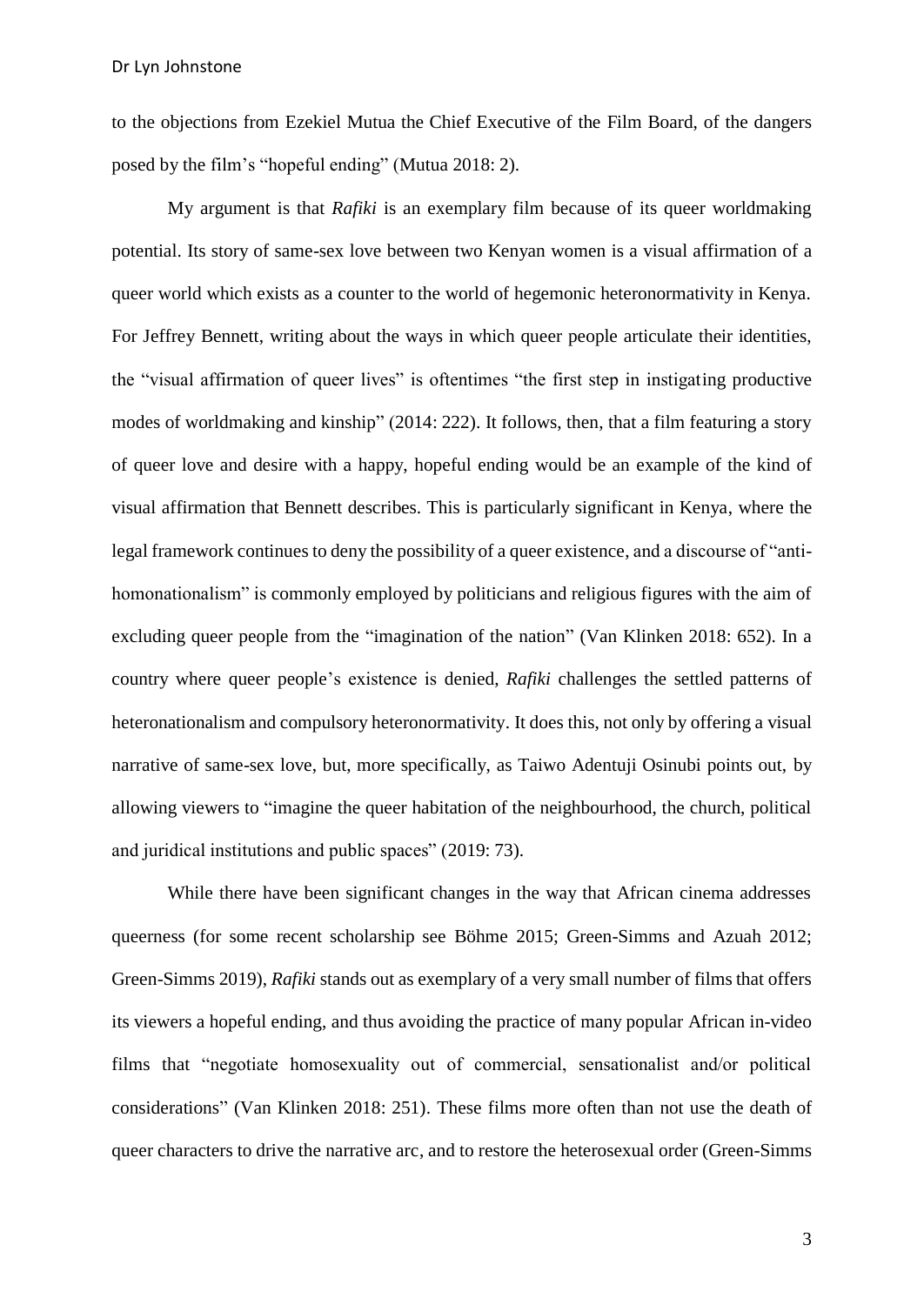and Azuah 2012). There are a small number of queer-themed Kenyan films, for example *Stories of Our Lives* and *Nairobi Half Life* (2012). Contrary to the narratives of these films, *Rafiki* is the first full-length queer Kenyan feature film to celebrate queerness.

In *Rafiki*, Kahiu tells an upbeat story of two very different young women: the gender fluid and academically gifted Kena (played by Samantha Mugatsia) and the feminine and somewhat flighty Ziki (played by Sheila Munyiva), who come from opposite sides of political and class divides. The women, both about eighteen years old, have just finished high school and are preparing for university. They fall in love, court, are discovered and then forcibly separated, as Ziki is sent overseas as a punishment by her parents, and Kena remains in Nairobi. While most of the final half of the eighty-two minute film shows Kena alone, the lovers are united in the film's final scene. This is the scene that failed to comply with the morality standards of the Kenyan Film Classification Board, which singled out the scene for "creating the impression of a happy ending to a troubled lesbian relationship" with the objective of "normalis[ing] homosexuality in Kenya" (Mutua 2018: 2).

That the Film Classification Board reacted in this way, I argue, acts as a confirmation of potential of the vital strategies of queer worldmaking at work in *Rafiki.* This is apparent, as stated above, in the way that the film's queer love story and hopeful ending subvert the heteronormative expectations of the Kenyan state that, through its legal framework and homophobic discourse "promote[s] an invented national heterosexual citizenship centred on marriage and family, while erasing queer bodies, desires and practices from Kenya's history, present and future" (Van Klinken 2018: 652). Additionally, however, as my discussion will show, *Rafiki* stands out as exemplary in the way in which it not only creates the impression of a happy ending for its queer protagonists, but, through the visual affirmation of this ending, offers a kernel of hope for queer Kenyans and provides them with a glimpse of what a queer Kenyan future could be. For West *et al*, "the ability to imagine one's self in a time and place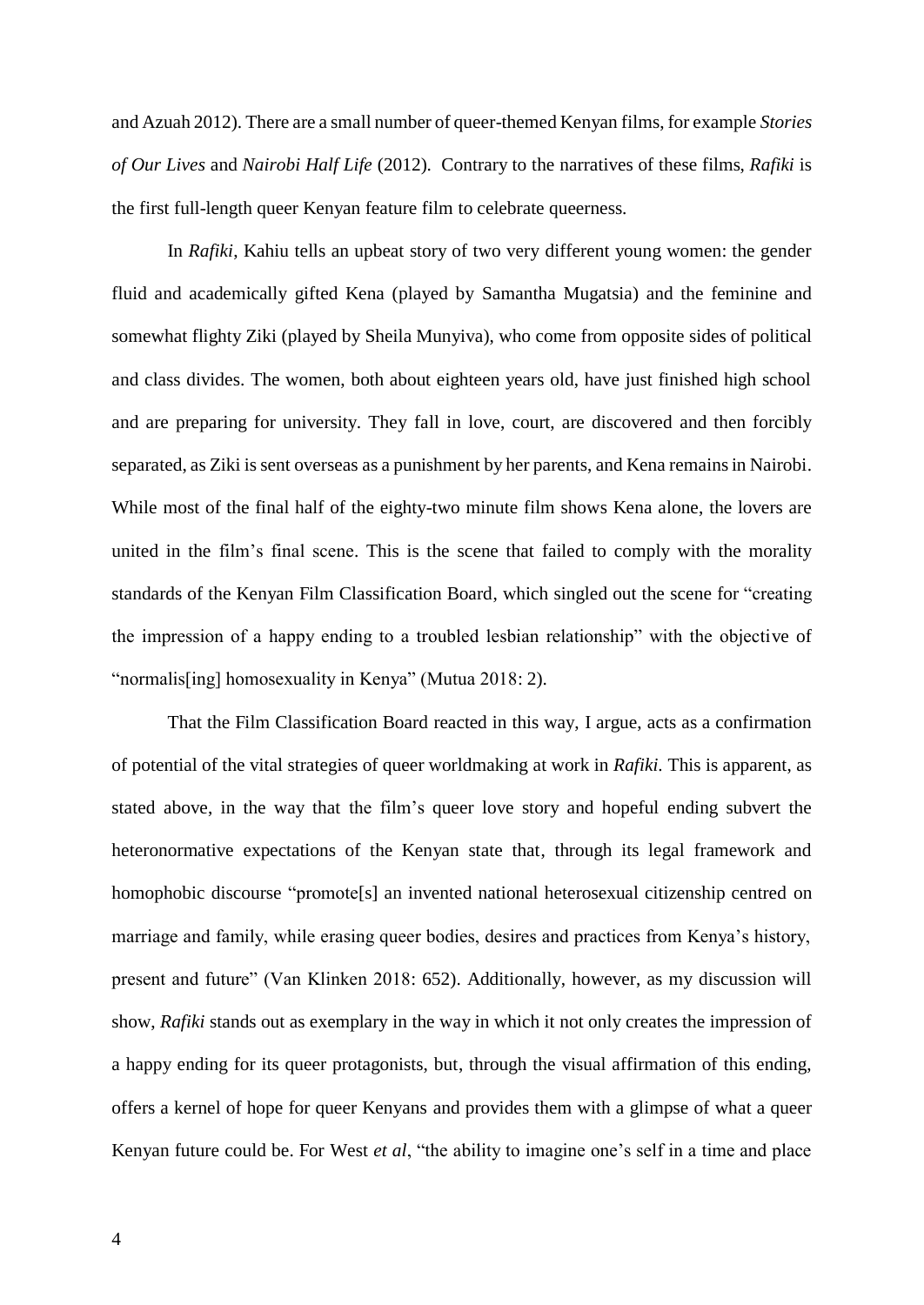far removed from the present, with the freedom to act upon these desires must not be dismissed as a frivolous folly" (2013: 58). In offering its queer protagonists a future, then, *Rafiki's* final scene textually produces, for its viewers too, the possibility of a queerer world.

The queer worldmaking potential of *Rafiki* is underscored by the philosophy of its director, who refers to her Afrofuturist aesthetic as "Afrobubblegum." In a TED Talk devoted to explaining her work, Kahiu describes the concept of Afrobubblegum as her intention to produce art that depicts Africans as "vibrant and loving and thriving and living a vibrant life" (2017). Kahiu points out that, to date, much of the art and films that are focused on or that come out of Africa is development-funded, and therefore heavily agenda-driven, depicting Africa as a serious place where "only serious things happen" (Kahiu 2017). The idea behind Afrobubblegum, Kahiu asserts, is that if there were more images in art and film of Africans as vibrant and thriving and "living a beautiful vibrant life", it follows that Africans viewing such art would think of themselves "as worthy of more happiness" (Kahiu 2017).

Kahiu's Afrobubblegum philosophy aligns with the notion of queer futurity put forward by José Esteban Muñoz as a utopian practice that envisions queer horizons out of the experiences of minoritarian queers who, as Muñoz puts it, "have been denied a world," but "are not without resources" (Munoz 1999: 200). Such resources, for Muñoz, can be found in queer aesthetics and performance that, he argues, have utopian potential in the way that they envision queer futures stemming from minoritarian subject experiences. Following on from Muñoz, but extending his ideas on queer futurity and the queer aesthetic, I draw on the notion of queer futurity, alongside Afrobubblegum, to uncover the ways in which Kahiu builds a queer world. She does this not only through a same-sex love story between her two protagonists, but also through the use of tropes of hope, horizon and future-oriented movement, driven throughout much of the film by what I will show is the lead character Kena's queer utopic gaze.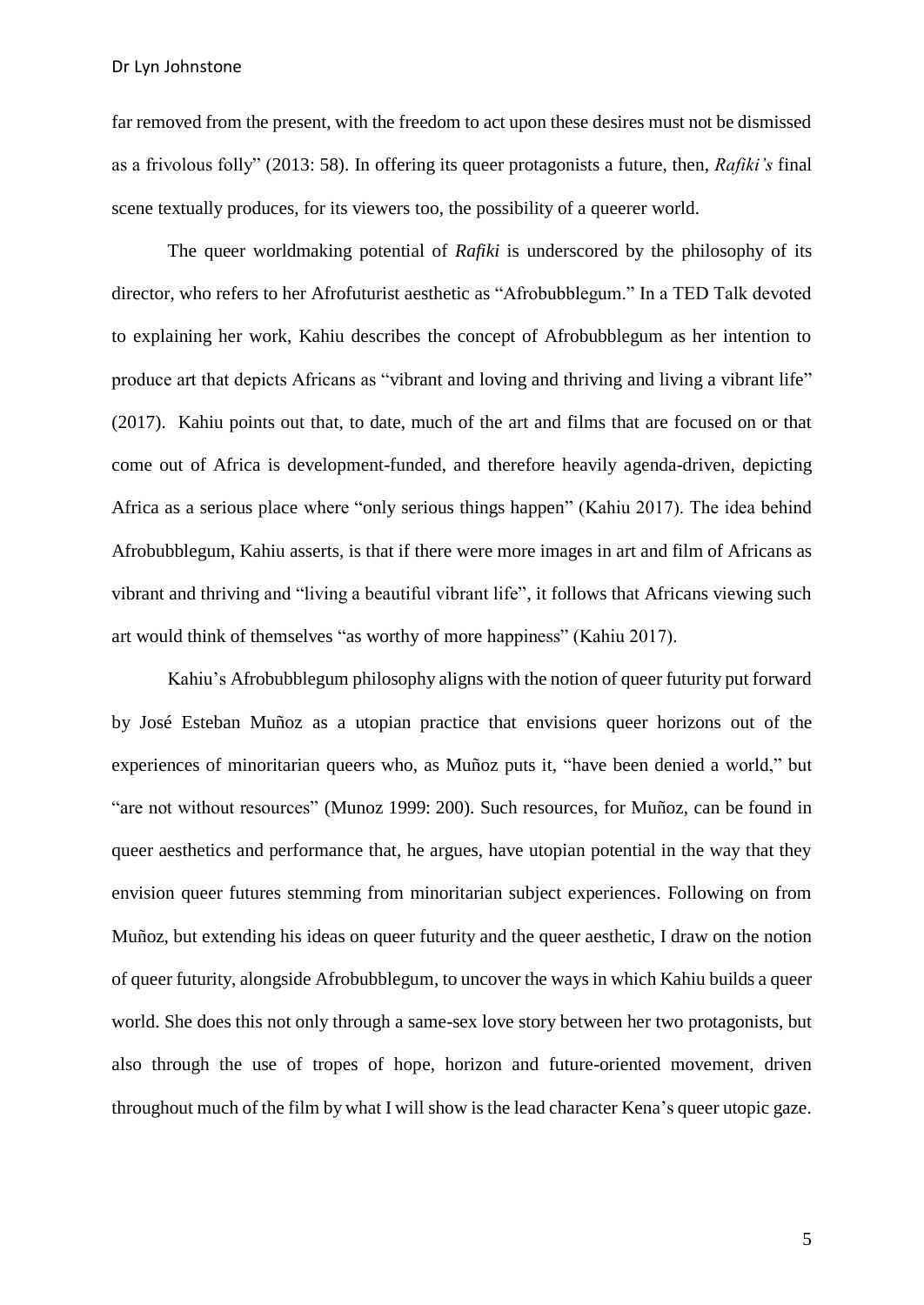The notion of queer futurity and the praxis of queer worldmaking offer counternarratives to the dominant discourses of evolution that have traditionally equated changes in the ways African states respond to the prohibitive legal frameworks, and the societal attitudes towards non-normative sexualities, as catching up with the West (Massad 2002; Nyeck and Epprecht 2013; Tamale 2013). This evolutionary model can be seen in the attention that *Rafiki*  received from some western media outlets, that drew attention to the controversy around the film focusing largely on the ban (see for example Ghoshal 2018; Kohn 2018; Taubin 2018).

Descriptions of *Rafiki* that focused on the ban, to the detriment of the more complexly activist aspects of the film's story, spatialise a narrative aptly captured by Karl Schoonover and Rosalind Galt in their exploration of queer world cinema as one in which "the West is the first to open its arms to queers and the rest of the world eventually follows" (2016: 76). The fixation on the film's ban by the western media elides the more important discussions about the contributions made by *Rafiki* and the ways in which the film celebrates queerness and creates a queer utopic gaze. For this reason, as this article will show, there is a story to told about the film's ban; but from the angle of worldmaking rather than through a narrative of evolutionary progress.

What I seek to do in this article can be thought of on two levels. Firstly, in the following section, to draw attention to key scenes in *Rafiki* that contribute to the success of the film's queer worldmaking potential. Secondly, to highlight the ways in which, both because of, and in spite of, the film's ban, the practice of queer worldmaking extended beyond the screen to the space inside the cinema in the seven short days that the film's ban was relaxed and *Rafiki* was screened in Kenya. While the former centres the analysis on tropes of futurity, horizon, and utopic space in the film's plot and narrative, the latter centres on the notion of queer spacemaking as it is understood in the work of Eddie Ombagi, who explores the ways in which queer spaces of leisure and pleasure, that sit outside of the public imaginary, contribute to queer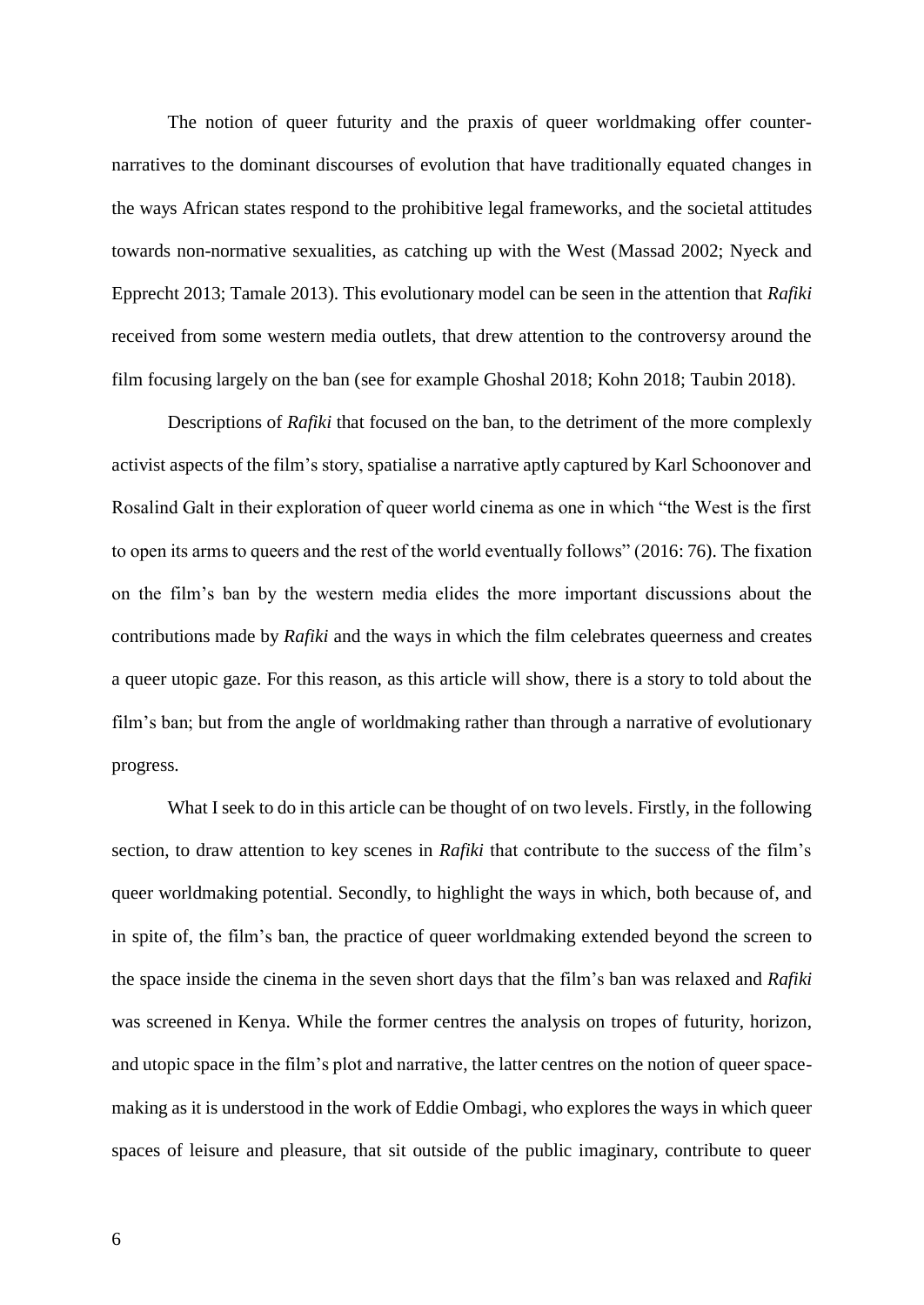worldmaking through their ability to create spaces in which queer kinship and community thrive.

For Ombagi, queer spaces in Nairobi (such as nightclubs, bars, and cruising cafés), offer avenues of survival tactics for queer users because of their precarious and ambivalent nature. Such spaces, Ombagi argues, take on utopic form in the way that they are imagined, understood, archived and recalled by queer users (2019: 108). For these users, such spaces transcend the purpose for which they were originally designed and attain meaning through the people who occupy them (114). In this way, even the most ambivalent space has the capacity to take on utopic form, through the ways that it acts as a catalyst to the creation of a sense of belonging, community, and kinship for its queer users. In the discussion that follows, I extend Ombagi's notion of queer space-making to the physical space and atmosphere in the Kenyan cinemas where *Rafiki* was screened.

Before discussing cinema space as queer utopic space, it is important to understand the events that followed the decision by the Film Classification Board to prohibit the release of *Rafiki* in Kenya. When the Kenyan Film Classification Board banned *Rafiki* for reasons connected to the film's lesbian content and its hopeful ending, Kahiu filed a lawsuit against the Board and the Attorney General so that her film might be eligible as Kenya's entry in the International Feature Film category of the Academy Awards. In order to be eligible for consideration for an Academy Award, a film must be shown in its country of origin for a period of seven consecutive days. The ruling in the lawsuit, brought by Kahiu against the Film Classification Board, declared that the ban could be temporarily lifted so that *Rafiki* could be shown to local audiences and therefore qualify to be considered as Kenya's entry into the Awards. During the short seven-day period, *Rafiki* played to packed theatres in three Kenyan cities: Nairobi, Mombasa, and Kisumu and, according to press releases, "became the second highest grossing Kenyan film of all time" (Hlalethwa 2018).

7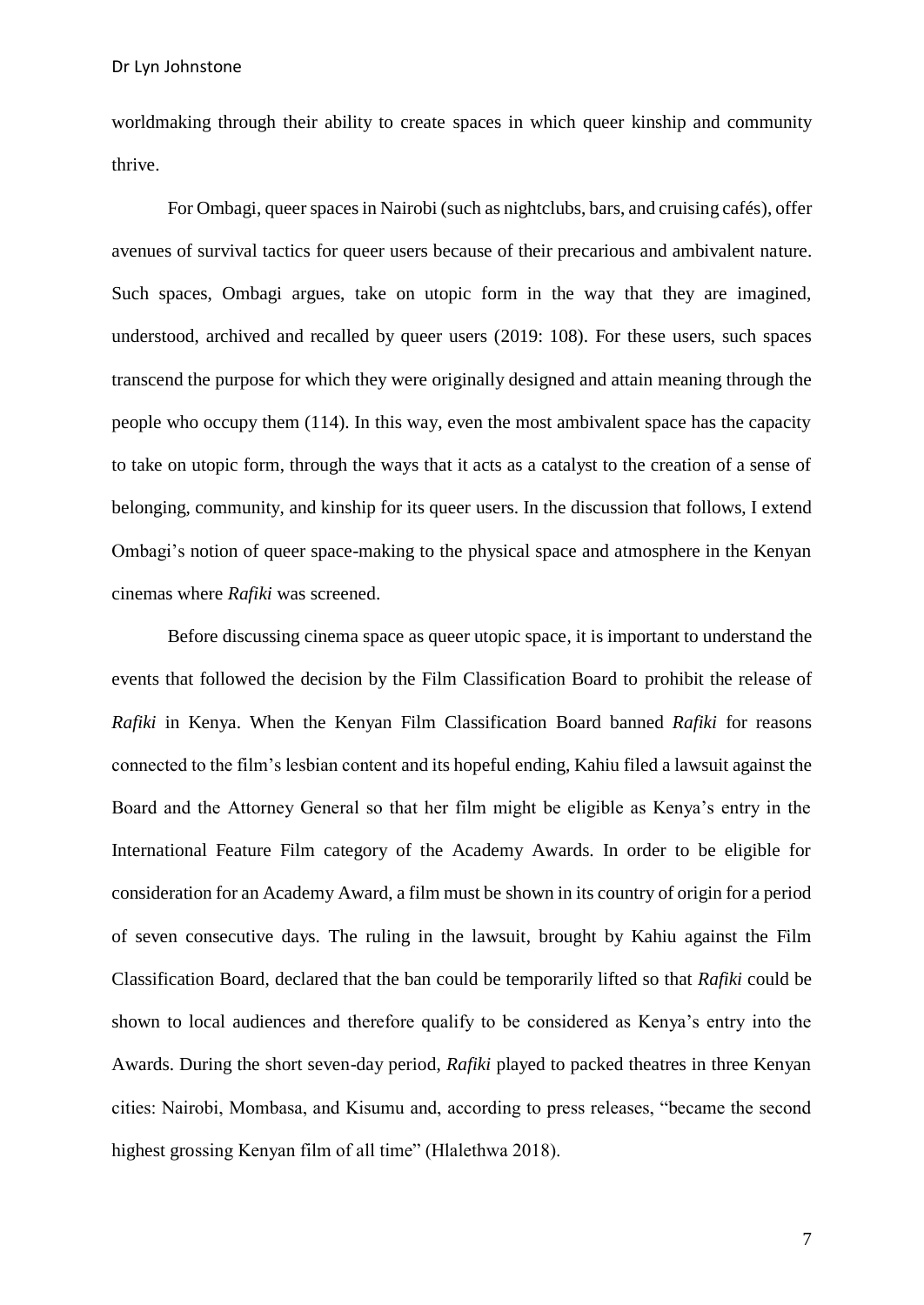In his work on media events, Nick Couldry argues that a "*shared* viewing situation" makes an audience feel that they are part of something big (2003: 61). Building on Couldry, Lindiwe Dovey describes the excitement of collective participation and argues that "the sensation of physically inhabiting the same space as others in the audience... [is]...essential to that experience, however brief" (2015: 16). Couldry and Dovey are describing media events on an international scale, and film festivals which are attended by thousands. At such events, it is argued, audience members get swept up in the grandness of the event and atmosphere.

Comparing the audience experience in a cinema to that of a large live event might appear odd in a discussion about the queer potentiality of the space within the Kenyan cinema, as the nature of the public/private viewing experience seems to be pulling in the opposite direction to the "festive excesses" that accompany such larger events. However, the ban on *Rafiki* and the seven-day release, ensured that the screenings of the film in the three Kenyan cities where it was shown were, in fact, extraordinary events.

My argument is that these descriptions of the atmosphere and the excitement of an event can be extended to the physical space and atmosphere inside the cinemas in Nairobi, Mombasa, and Kisumu where *Rafiki* was shown during the seven-day period when the film's ban was temporarily lifted. Firstly, the media circus around the ban and the ensuing lawsuit turned the film's temporary release into an event that, while not on a par with the audience size of a film festival or a live media event, did make its audience feel like they were a part of something much larger than simply going to the cinema. Reports in the media described audience turnouts so large that it forced cinemas to open up additional screenings (Griffin 2018; Odutayo and Odufuwa 2018). Media articles reporting on the event, as well as queer Kenyan bloggers and social media, capture a general excitement from those in the audience who identified as queer. Emphasising the link between collective participation and queer utopic spaces, some viewers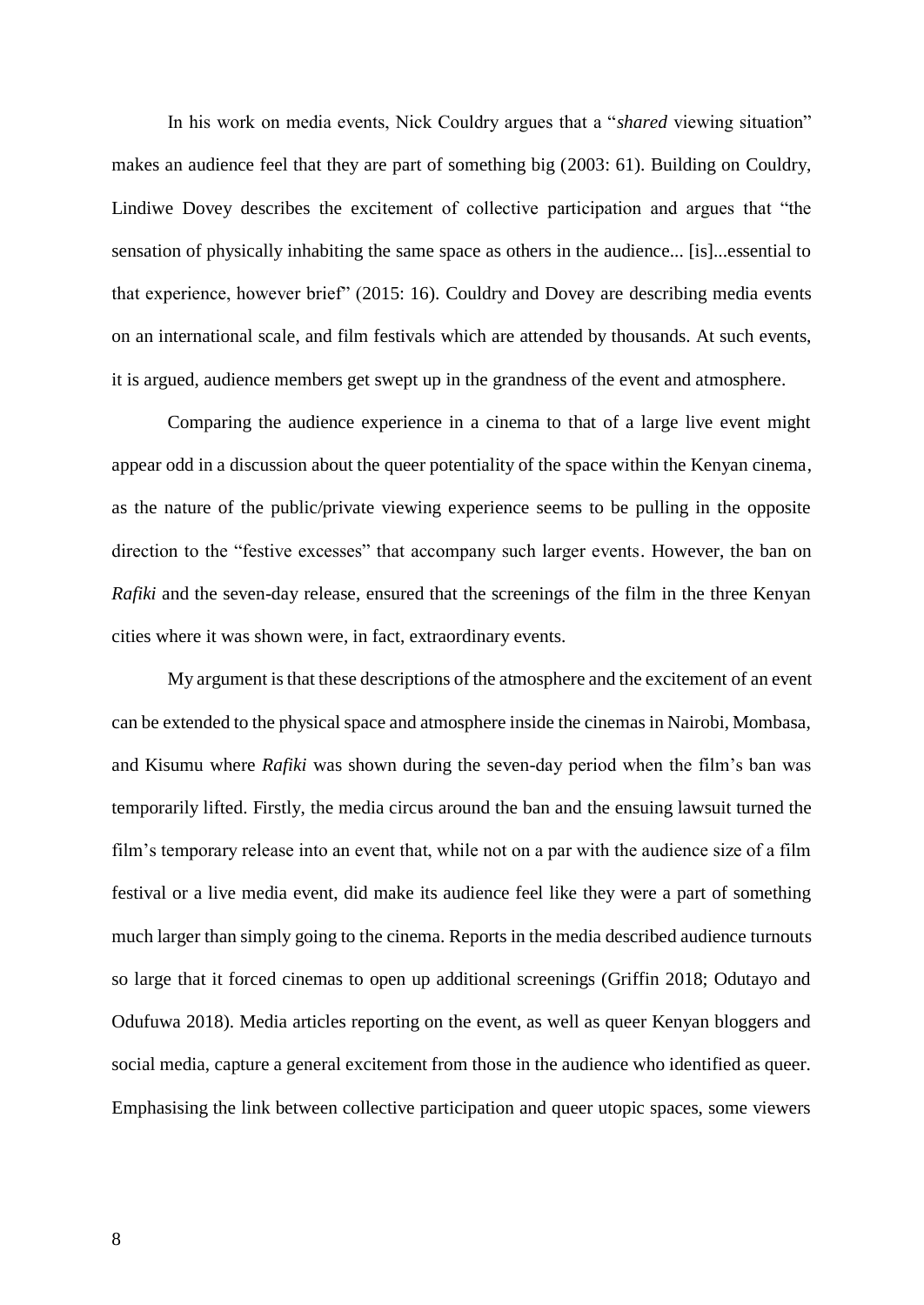drew attention to the atmosphere (Kimani 2018), while others pointed to the safe space that the cinema offered (News 24 2018).

Much like the queer space inside Nairobi nightclubs, bars, and the cruising café captured by Ombagi, queer strangers who attended the film viewings became part of an ambivalent space, where their queer sensibility created a sense of belonging. This confirms Ombagi's contention that queer bodies ultimately long for community, friendship, and connection. Moreover, there is evidence that this goes further than the geographical demarcations of the cinema in Nairobi, Mombasa, and Kisumu, and the wider Kenyan state, and spills out into the queer diaspora. One queer Kenyan student studying at Cambridge University in the United Kingdom, wrote in response to viewing the film abroad: "[it] ties to me to a community in Kenya that I've yet to fully engage with, but that I know is waiting for me when I return home" (Sebatindira 2018).

Jill Dolan's work on performance is useful here. Dolan draws our attention to "utopian performatives" that she describes as: "small but profound moments in which performance calls the attention of the audience in a way that lifts everyone slightly above the present into a hopeful feeling of what worlds might be like if every moment of our lives were as emotionally voluminous, generous, aesthetically striking, and intersubjectively intense" (2008: 13). Dolan's work investigates the potential of different kinds of performance to inspire what she describes as, "moments in which audiences feel themselves allied with each other, and with the broader, more capacious sense of public, in which social discourse articulates the possible" (2). While Dolan is writing here about live theatre performance, much of what she says is compatible with my argument about the screenings of *Rafiki*, especially as she considers the importance of the performance in affecting what she calls "expressions of hope and love...for other people, for a more abstracted notion of 'community,' or for an even more intangible idea of 'humankind'" (2).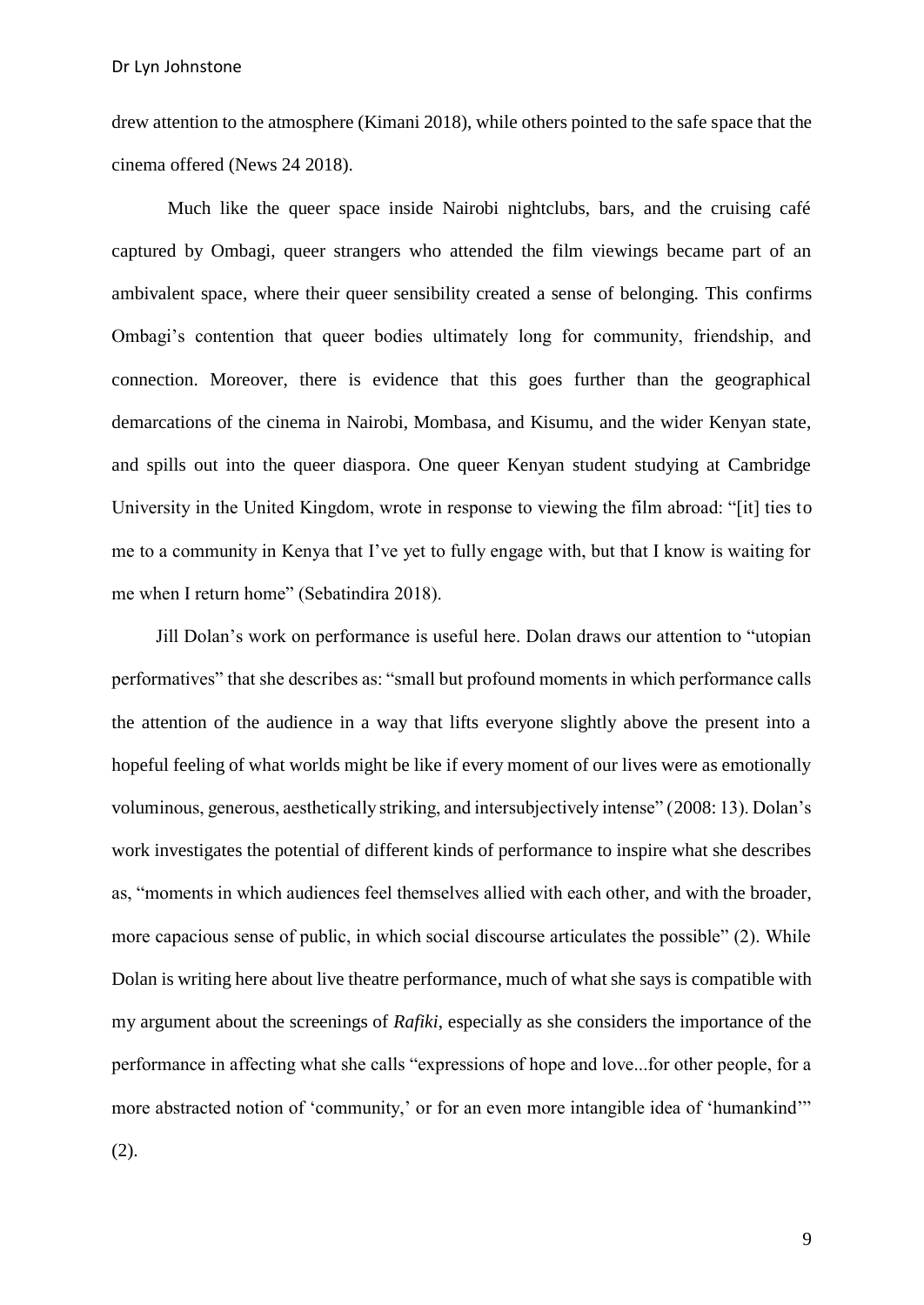For many queer audience members watching *Rafiki*, the space inside the cinema became a place where queer viewers could enact their queer selves. Patently, the cinema is not a space that bears any kind of queer cultural imaginary or logic, yet in the Kenyan screenings of *Rafiki*, the space inside the cinema was as utopic a space as was the queer world presented on the cinema screen. In this way, while by no means enacting a finished utopia in the present, the viewing of *Rafiki* nevertheless allowed queer audience members to move outside what Muñoz refers to as the "prison house" of the here and now of regulatory sexual politics in Kenya, and to "think and feel a *then and there*" of a future yet to come (Muñoz 2009: 1).

The utopic space in the Kenyan cinema, that I have been discussing here, is an example of Kahiu's philosophy of Afrobubblegum in action, in the way in which the queer world within the film combines with the utopic space inside the cinema to create a queer utopic world. Afrobubblegum, as I have already pointed out, aligns on an affective level with Muñoz's critical methodology that envisions queer horizons out of the experiences of minoritarian queers. One clear way in which queer futurity and Afrobubblegum intertwine in ways that underscore the worldmaking potentiality of Kahiu's film is through the idea of the trace. In *Cruising Utopia: The Then and There of Queer Futurity*, Muñoz asserts that "something like a trace or potential...exists or lingers after a performance...it is never just the duration of the event" (2009: 99). Such a trace, I argue, could be seen among the Kenyan audience that viewed *Rafik*i in the seven days that it was shown in Kenya in 2018.

The final scene of *Rafiki* offers a particularly striking example of the way in which the film leaves a trace, through the way that Kahiu has the scene play out. Here we see the main character Kena a few years later standing on a hill and looking at the horizon as a hand touches her shoulder and softly says her name. From the brightly coloured nails and the smile on Kena's face, we can deduce that the hand belongs to Ziki, but Kahiu leaves the scene open to interpretation as the camera pans out and the credits begin to roll. Njoki Karu's song "Stay*"*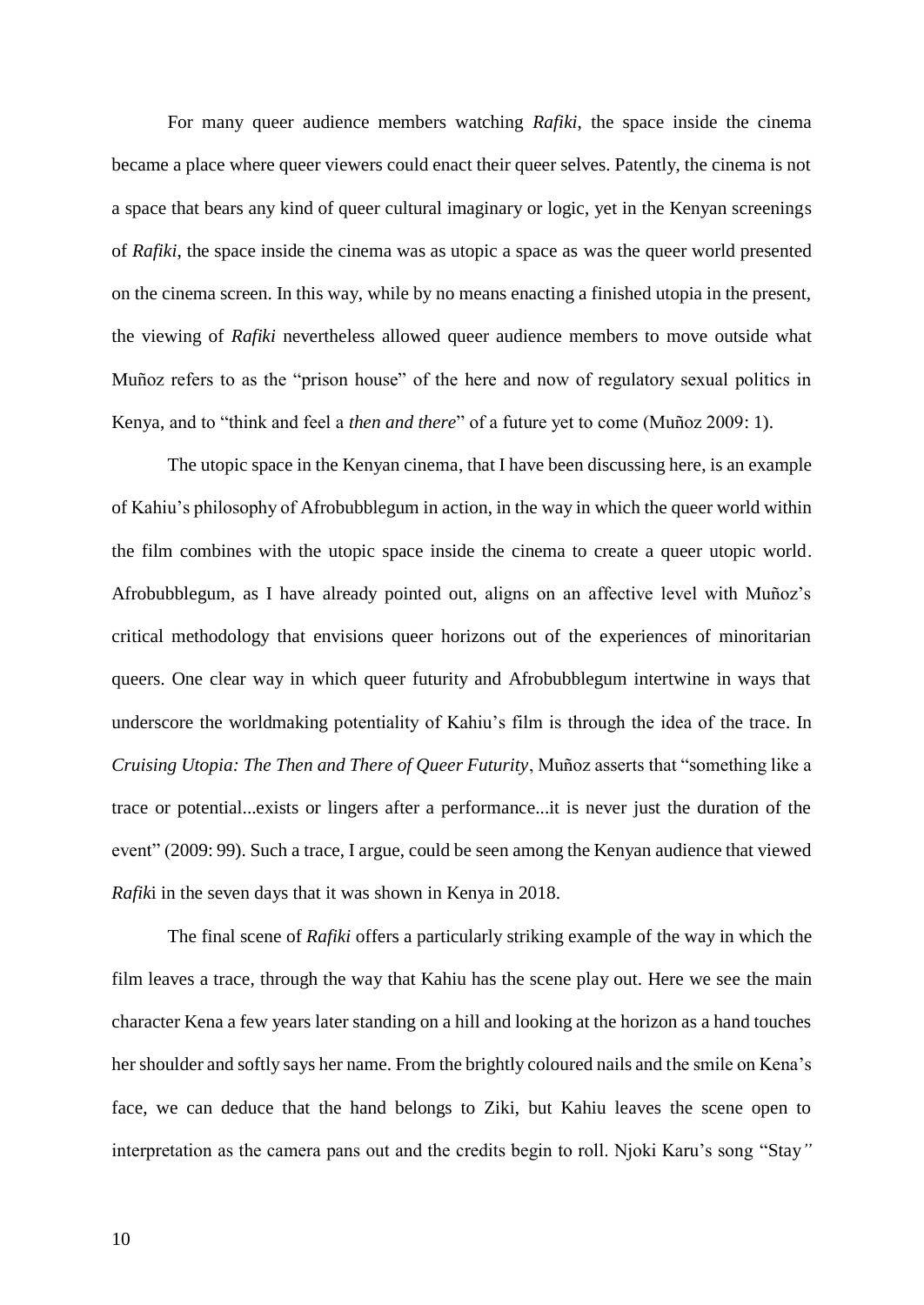Dr Lyn Johnstone

forms the musical backdrop of the scene and the audience's last visual image of both Kena and the horizon is accompanied by the ephemeral sounds of Karu's voice. Here the choice of music seems to underscore the futurity that has been present throughout the film, as the closing credits role and Karu sings: "Walk we me far above the horizon. Play with me, we can put the stars to bed. Watch with me, 'til the morning sun arises. Wait with me, just wait with me 'til the end."

Scenes such as this, for Muñoz, change form, like energy, and live on as important trace and residue in the hearts and minds of those who witness them and matter to those whose history and life possibilities disappear in the majoritarian heteronormative world (2009: 65- 66). That Kahiu should choose to end the film this way, then, is important on at least two different levels. First, the combination of these two processes (Kena's gaze and Karu's lyrics), and the fact that we experience them simultaneously at the end of the film - that is, right before the audience leaves the cinema - multiplies the chances, I argue, for the scene to leave a trace on its audience.

The second important point concerns the open-ended nature of the film's final scene. Here Kahiu leaves the future of her queer protagonists open to interpretation, while simultaneously insisting, through Kena's gaze on the horizon, on the "concrete possibility for another world" (Munoz 2009: 1). This is why the film's hopeful ending is so central to the film's politics and queer aesthetics. As Muñoz writes: "Hope, along with its other, fear, are affective structures that can be described as anticipatory" (3). And, if we are to follow Muñoz's contention that "there is always a gatekeeper, representing a straight present, who will labour to invalidate the historical fact of queer lives – present, past, and future" (65), then it is easy to see why *Rafiki's* final scene caused the controversy with the Kenyan Film Classification Board that it did.

While much of the controversy around the banning of *Rafiki,* as I have pointed out, revolved around the film's final scene, for the remainder of the article I want to explore briefly

11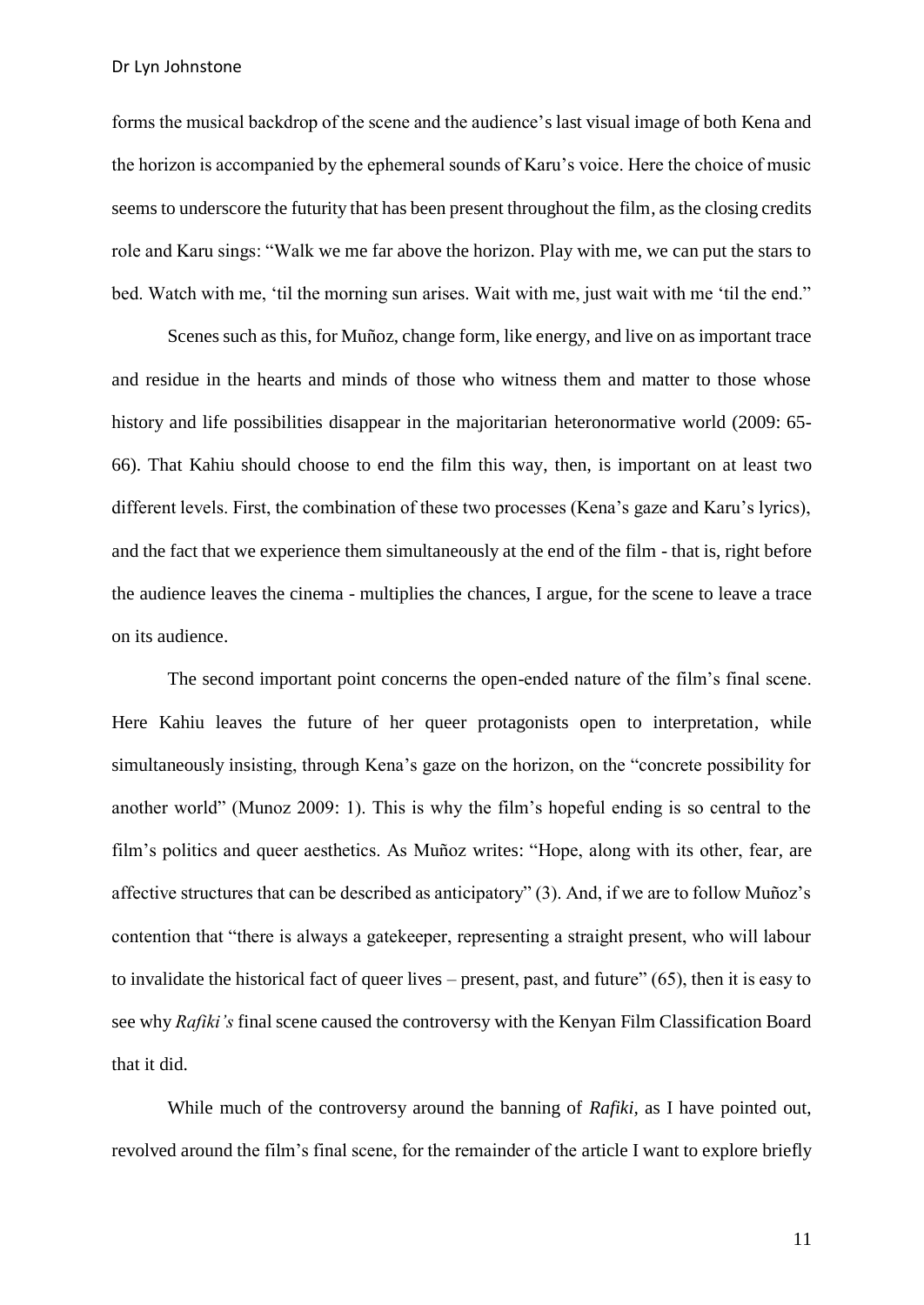a number of scenes from the body of the film that draw attention to the ways in which ideas of queer space and queer worldmaking are visually affirmed within the plot and narrative of *Rafiki.* I do this for two reasons: firstly, to show how the worldmaking potentiality of the film is not only confined to the film's hopeful ending; and secondly, to draw attention to the ways in which Kahiu brings together tropes of futurity, hope, and horizon in the film's plot and narrative.

As the opening credits of *Rafiki* roll, the audience sees Kena, a gender-fluid young woman, on a skateboard navigating the Nairobi neighbourhood in which she lives. Kena's journey around the neighbourhood is interspersed with scenes of children playing and people working as the film depicts upbeat urban life in a city and its parameters (Osinubi 2018). Kena inhabits the space around her with confidence and, as the scene comes to a close, she flips her skateboard and runs up the stairs of an apartment building to find her friend Blaksta (played by Neville Misati) so that they can hang out and play cards at a café with friends. At the café, Kena, Blaksta, and a third friend called Waireri (played by Charlie Karumi), chide each other about girls and haircuts, until the scene is interrupted by the arrival of a new customer - Tom (played by Vitalis Waweru) - whom, we quickly find out from the homophobic reactions of Blaksta and Waireri, is queer. The scene is brief and dominated by Waireri who storms off to get a "real drink" rather than be around "faggots." Waireri does not have a significant role in the film, but his words and actions in this scene are significant reminders of the homophobic discourse that, as Van Klinken points out, works to exclude queer bodies through an overt form of heteronationalism (652).

In these opening scenes, through the use of metaphors of future-oriented movement and the queer utopic gaze, Kahiu positions Kena as the main catalyst through which a glimpse of queer futurity comes about. While Kahiu injects much of the film's text with utopian performatives and future-oriented tropes, it is through the character of Kena that the film's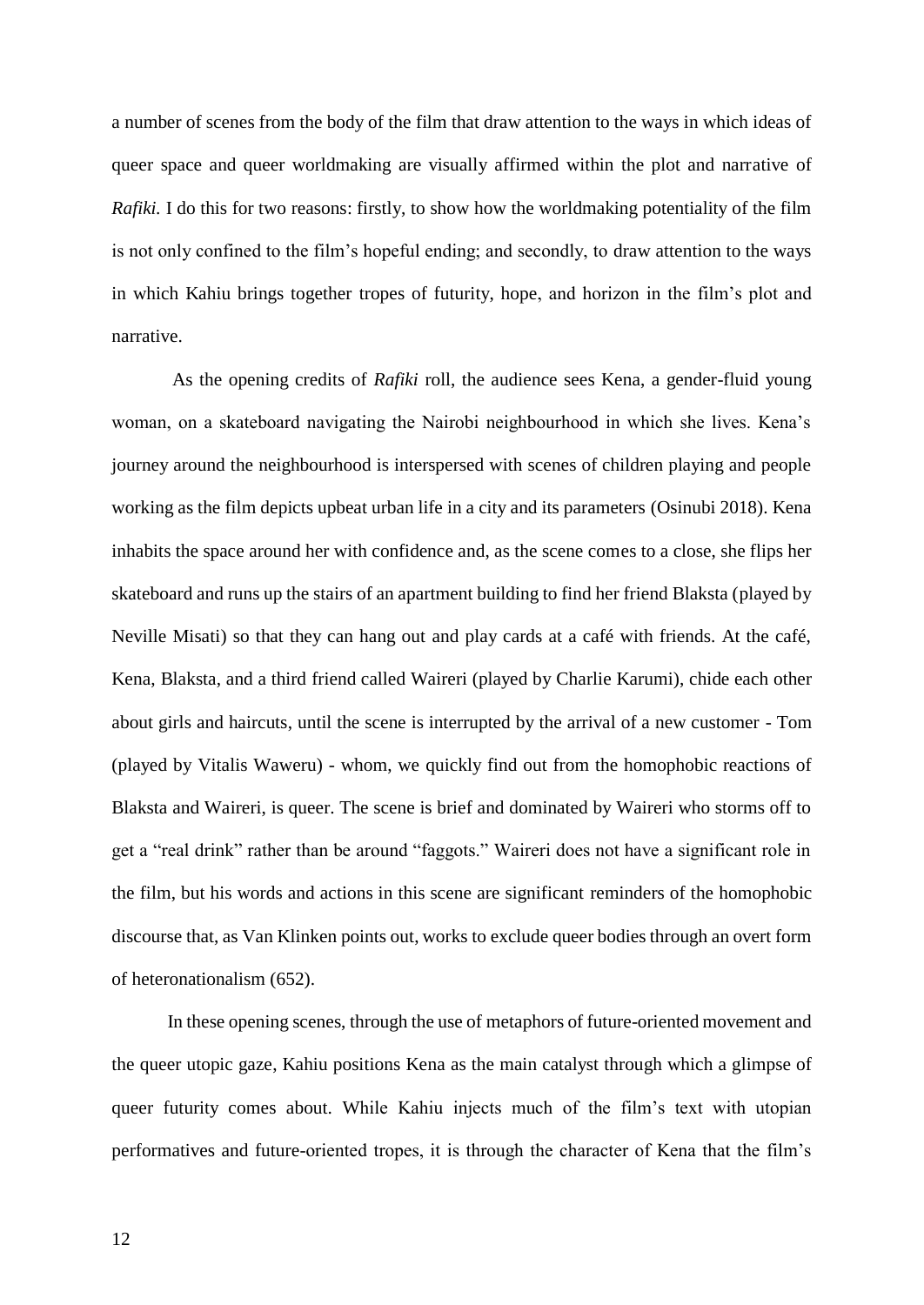worldmaking potential is brought about. The queer gaze is an important part of worldmaking in *Rafiki* and it is through Kena as avatar of the film's queer futurity that the audience experiences the power and potentiality of this gaze.

The film's most striking example of the power in looking – that is, the queer potentiality in Kena's gaze - is in a scene that follows immediately after the homophobic exchange. Following Waireri's dramatic exit, Kahiu's directorial gaze cuts to Kena saying goodbye to Blaksta and walking out into the street. Here a young woman - Ziki - is dancing and Kena stares. This scene stands out both because of the length of time taken by Kena's gaze and because of the bright pink hair of the dancer. Kena stares for long enough to attract the woman's attention. She stops dancing, looks at Kena, then self-consciously looks away. This scene has no dialogue, yet nevertheless it highlights the way in which Kahiu uses Kena's gaze to convey a sense of utopian longing to viewers.

There are several examples from *Rafiki* that illustrate concretely how visual pleasure and queer potentiality are structured through Kena's gaze. I discuss three such examples here. These scenes take place in three locations: on a rooftop; on a lake in a public park; and in a nightclub. Alongside the aesthetic of looking that is emphasised in the film, what also drives Kahiu's narrative here is the director's use of queer utopic spaces. I have already sketched an outline of these spaces, but we can understand the concept here as space that allows glimpses into, and sustains our investment in, a future world where queerness can flourish. What this means in the context of *Rafiki* is best described, drawing on Angela Jones, as "pockets or cleavages of queer utopian space" that free Kena and Ziki from the here and now and allow them room to breathe (2013: 2).

The scene in the film that most effectively illustrates how the use of utopian space plays a key role in determining visualisations of queer futurity for Kena and Ziki follows the first spoken encounter between the soon-to-be lovers. Following an incident where Ziki and her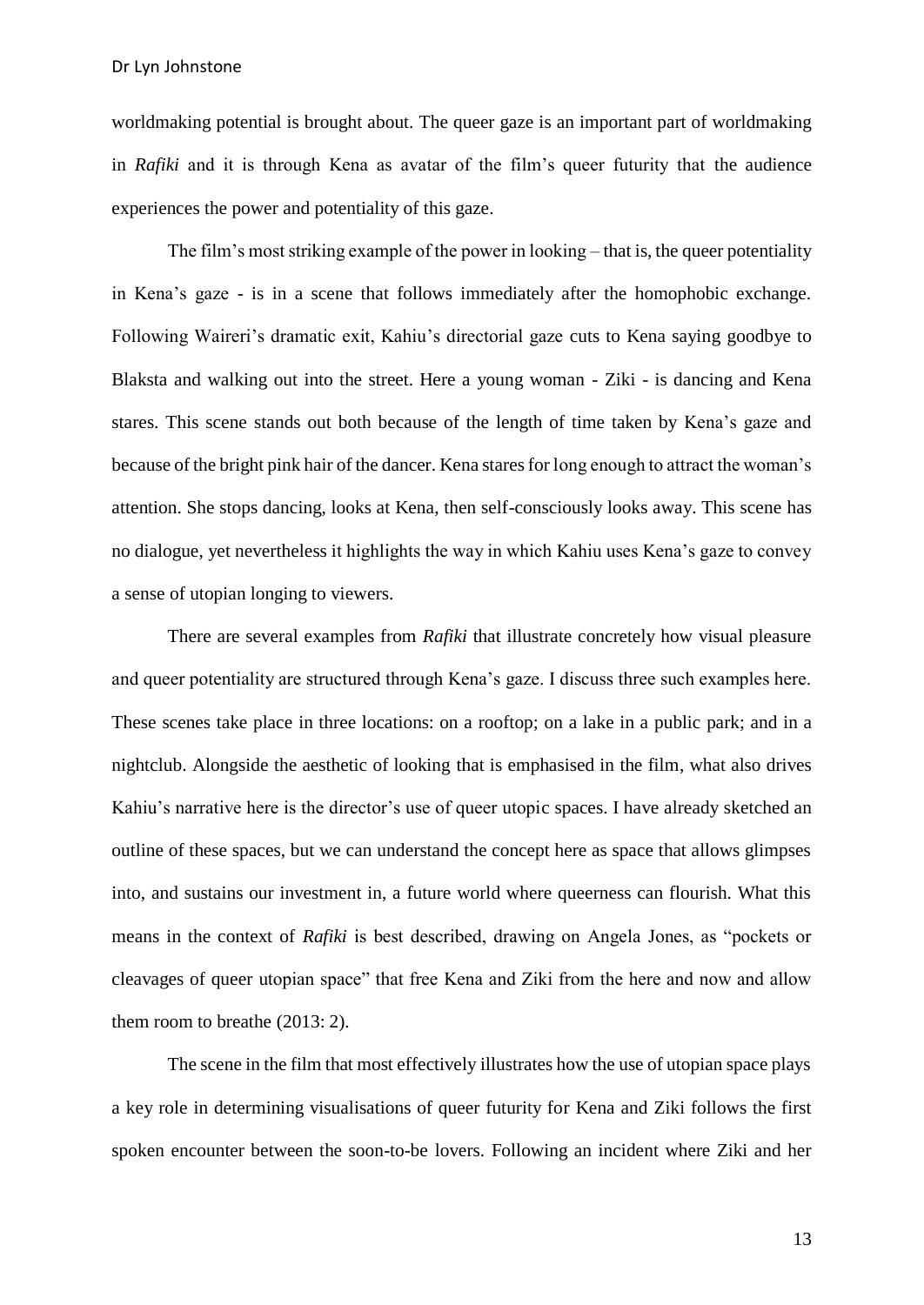friends are chased down the street by Kena, who discovers the young women pulling down posters of Kena's father's political campaign (a political election campaign is a sub-plot), Ziki approaches Kena to apologise asking Kena if she wants to "hang out." Kena suggests that they "go get a soda," and the film returns us to the café where the question of queer looking was first pointed out. It becomes clear at the café that Kena and Ziki – whose fathers are running rival political campaigns – are attracting unwanted attention and, after drinking only some of their soda, they move from the café to a rooftop, where they are finally alone. In the context of my argument about utopian spaces, the aesthetic success of this scene lies in Kahiu's use of dreamy visuals whose ephemeral quality is aided by the use of laundry blowing in the breeze and a view of the horizon.

## IMAGE 1 GOES HERE

IMAGE 1 Kena and Ziki alone on the rooftop

IMAGE 1 Film still from *Rafiki*

The most striking example of a depiction of utopian space takes place in the scene where the film's protagonists spend the day together driving in a *tuk-tuk* (a small motorised form of transport common in Nairobi) and hanging out on amusement rides and a lake in a park. This is the scene where the young women first vocalise their attraction, and their long lingering gazes turn to physical touching and handholding as Kena and Ziki paddle in a boat on the lake.

For Ombagi, whose work, as I have pointed out, is central to my understanding of the utopic nature of queer space, there are spaces within Nairobi that, despite the prohibitive legal framework, are deemed "within the imaginary of its [queer] inhabitants, as friendly" (108). Such spaces sit outside the public imaginary, as they challenge the function for which they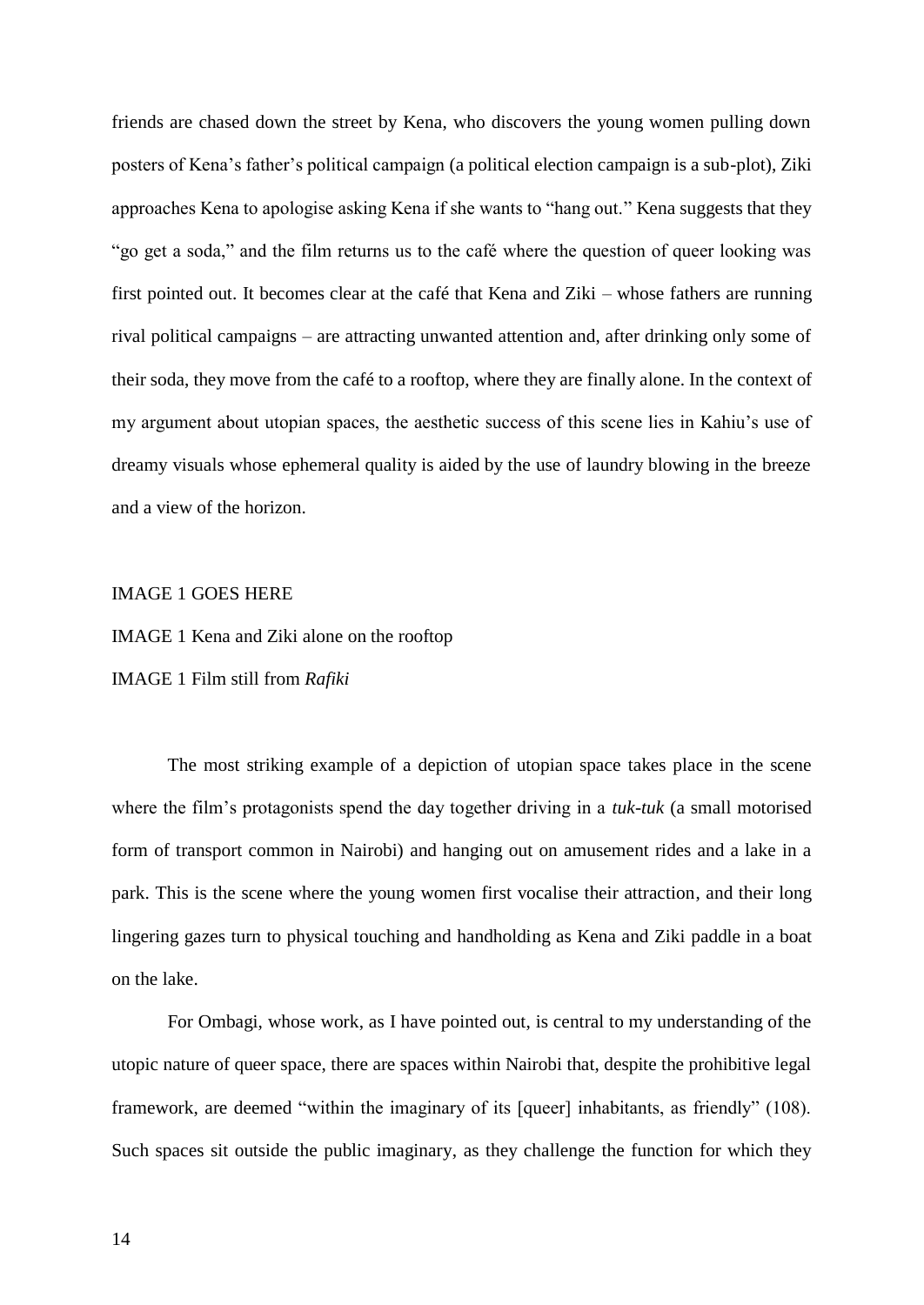Dr Lyn Johnstone

were intended and therefore "subvert the systems of regulation and control" (108). Ombagi's observations provide a particularly useful theoretical model for thinking about *Rafiki's* queer spaces because they focus on the idea that many of these spaces possess an "ephemeral quality" and can be found in the shadows beyond surveillance and control (109). *Rafiki's* lake and the nightclub where Kena and Ziki go on their first official date, are two such places where, to paraphrase Ombagi, "the city...breaks down" (117). Here we see Kena and Ziki kicking back, letting loose, and having fun in a way that is indicative of Ombagi's description of the absence of surveillance. Where the gaze of the state - as well as the neighbourhood gossip - is the weakest, then, the queer gaze becomes the strongest in the film.

I want to push my reading of this scene further by considering its utopic potential through an analysis using Muñoz's notion of "ecstatic time" (96). In the conclusion to *Cruising Utopia*, Muñoz imagines the inexorable potential of the future in terms of the ecstatic. As he puts it, "we must take ecstasy [with each other]" (185). While there is a range of possible registers here, I argue that the carefree happiness and physical intimacy that Kena and Ziki share while holding hands in a paddleboat and, later, kissing in a nightclub takes place in "ecstatic time." For Muñoz, ecstatic time - the time of queerness - is a time of intense pleasure: "a moment when the here and the now is transcended by a *then* and a *there*" (97). Kena and Ziki's transcendence comes in two stages. The first of these begins with hand-holding on a boat, moves on to a scene with Ziki's head on Kena's shoulder, and ends with the acknowledgement of attraction - (*"I've seen the way you look at me"*) - and the promise of a date.

## IMAGE 2 GOES HERE

IMAGE 2 Kena and Ziki by the lake IMAGE 2 Film still from *Rafiki*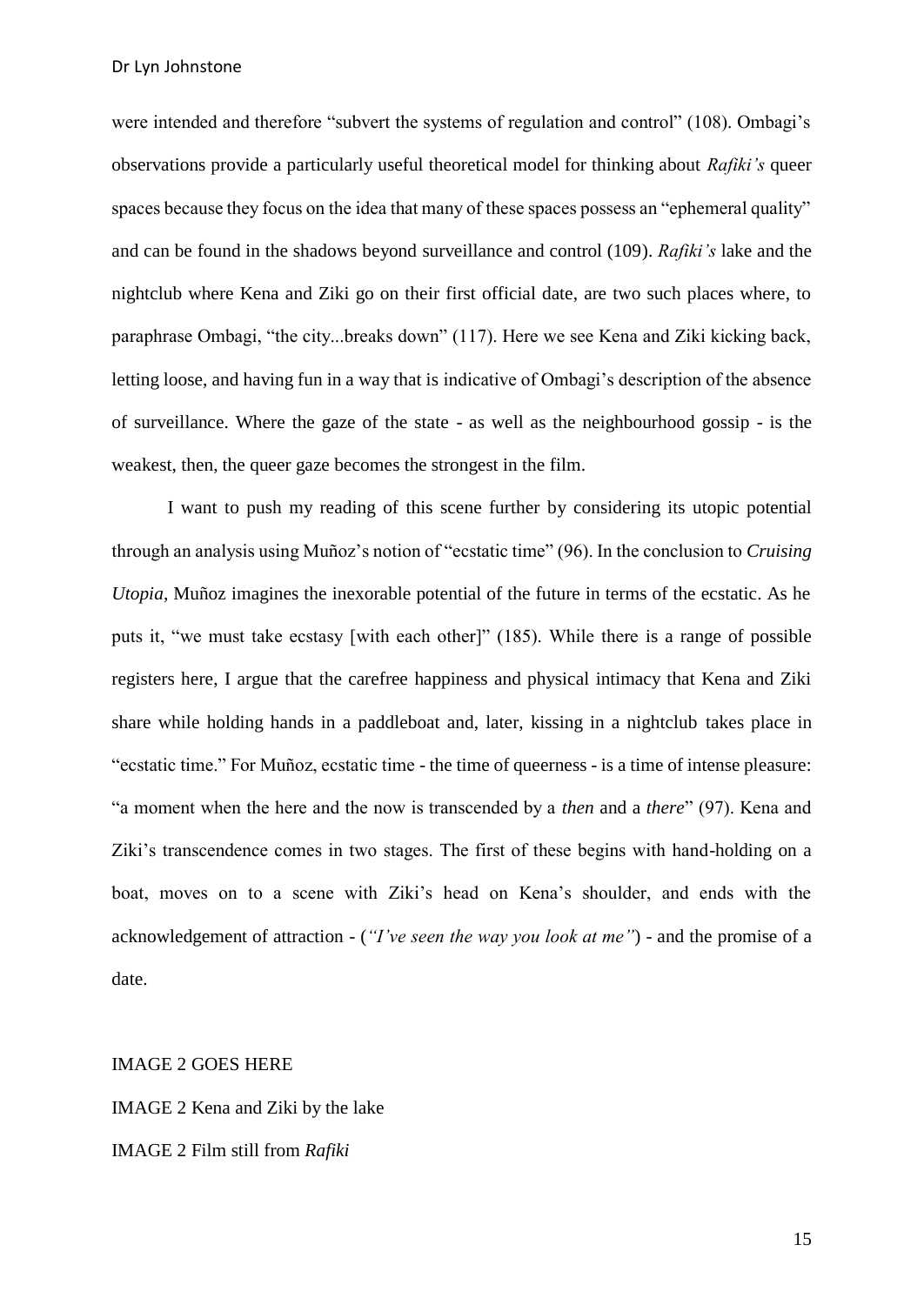### IMAGE 3 GOES HERE

IMAGE 3 Kena and Ziki on their date

IMAGE 3 Film still from *Rafiki*

The second stage of transcendence is the lover's actual date which takes place in a nightclub. In the club, Kena and Ziki wear matching heart-shaped glasses, paint their faces, and dance. As their dance becomes more intimate, the scene cuts to the lovers sitting alone behind a curtain of some sort, away from the nightclub crowd. Here Kahiu draws out the connections between the queer gaze and queer utopia, as Ziki questions what it is that Kena thinks about when she thinks about Ziki. Kena responds: "Your eyes."

This, I argue, is an instance of the ecstasy of Muñoz's description, and as the scene in the nightclub moves toward the lover's first kiss, we are reminded once more of the film's positioning of Kena as avatar of queer futurity when Ziki asks: "If we were to do something, just me and you, what would we do?". Kena responds: "Go on night drives, we'd definitely stare at the sky." In this particular scene, however, it is Ziki who pushes the lover's transcendence as her question: "And then what?" impels Kena to lean in, pull Ziki to her feet and kiss her.

Each of the scenes discussed here presents a visual affirmation of queer lives and builds a picture of homonormativity in the way that Bennett describes as the important first step in queer worldmaking processes. In this way, it is clear that *Rafiki* makes an important contribution to Kenya's queer archive alongside the work of Musangi, Mwachiro, and Ombagi that I discussed in the opening section of the article. This is even more true when one looks beyond the narrative of the film, to observe the effect that the banning, and the overturning of the ban, have had on those who attended the screenings of *Rafiki* during the seven short days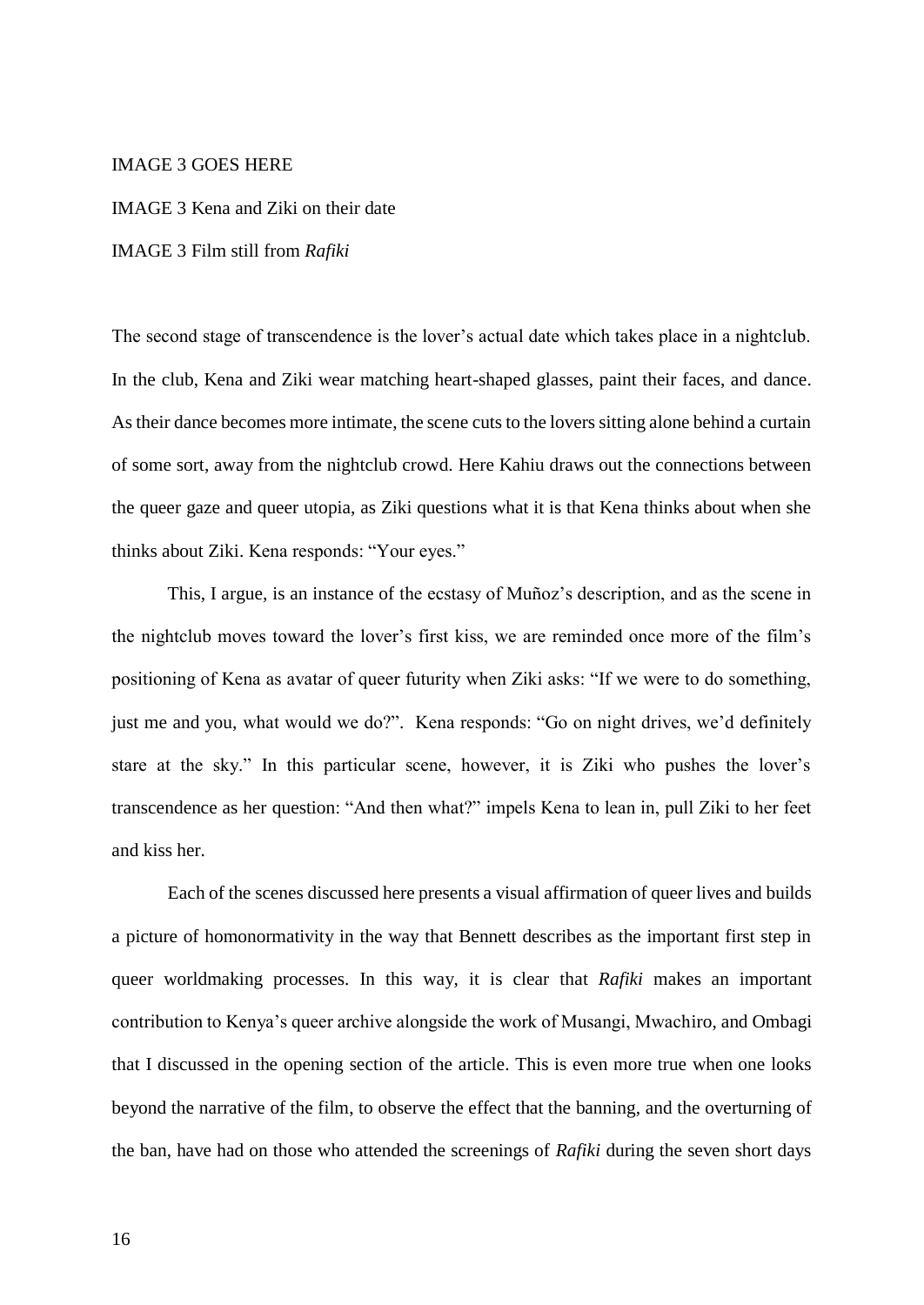and in the three Kenyan cities. As my discussion of queer utopic space in the Kenyan cinema theatres has shown, *Rafiki* became more than simply a visual affirmation of queer lives through a same-sex love story played out on the cinema screen. The film, the lawsuit, and the story that Kahiu generated in suing the Film Classification Board, created an actual queer Kenyan world through community and kinship inside the utopic space of the three Kenyan cinemas and across the queer Kenyan diaspora. This multiplies the queer worldmaking exemplariness of *Rafik*i and shows us Kahiu's Afrobubblegum effect in action.

### **References**

Bennett, Jeffrey. 2014. "'Born this Way': Queer Vernacular and the Politics of Origins." *Communication and Critical/Cultural Studies*, 11 (3): 211-230.

Berlant, Lauren and Michael Warner. 1998. "Sex in Public." *Critical Inquiry*, 24 (2): 547-566.

Böhme, Claudia. 2015. "Showing the Unshowable: The Negotiation of Homosexuality through Video Films in Tanzania." *Africa Today* 61 (4): 63–82.

Couldry, Nick. 2003. *Media Rituals: A Critical Approach*. London and New York: Routledge.

Dolan, Jill. 2008. *Utopia in Performance: Finding Hope at the Theatre.* Ann Arbor: University of Michigan Press.

Dovey, Lindiwe. 2015. *Curating Africa in the Age of Film Festivals.* New York: Palgrave Macmillan.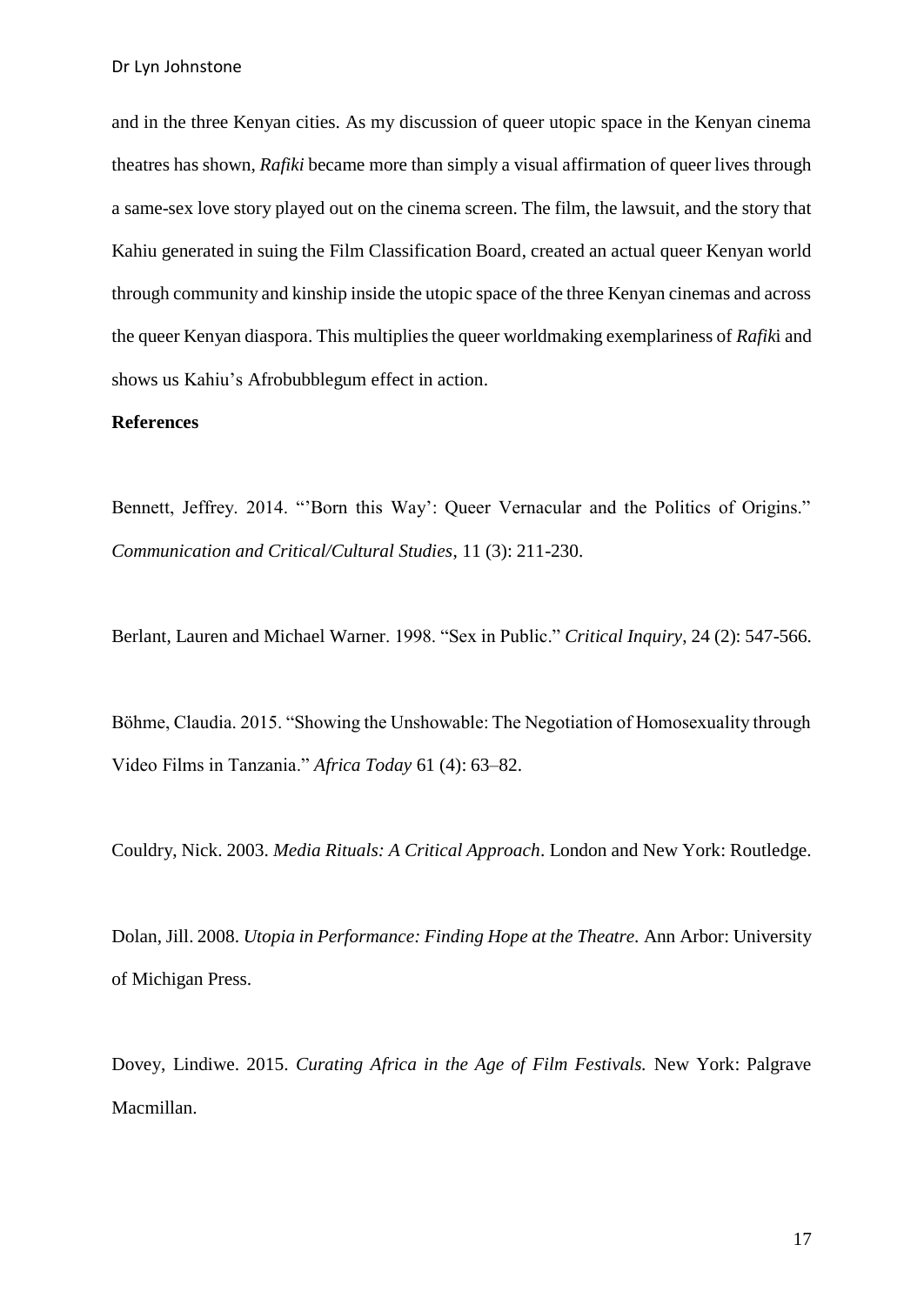Ghoshal, Neela. 2018. "Lesbian Film 'Rafiki' May Change Kenya Forever." *The Advocate.* 15 October 2018. https://www.hrw.org/news/2018/10/15/lesbian-film-rafiki-may-change-kenyaforever

Green-Simms, Lindsey. 2019. "'Outcast Orders' and the Imagining of a Queer African Cinema: A Fugitive, Afro-Jazz Reading of Karmen Geï." In *A Companion to African Cinema*, edited by Kenneth W. Harrow and Carmela Garritano, 194-216. Holboken, NJ: John Wiley and Sons.

Green-Simms, Lindsey and Unoma Azuah. 2012. "The Video Closet: Nollywood's Gay-Themed Movies." *Transition: An International Review,* 107: 32-49.

Griffin, Tamerra. 2018. "People Had Seven Days to Watch a Film Banned for 'Promoting Lesbianism'." *BuzzFeed News*. 29 September 2018. https://www.buzzfeednews.com/article/tamerragriffin/rafiki-kenya-screenings

Hlalethwa, Zaza. 2018. "Banned Kenyan Film *Rafiki* Tops Kenya's Box Office in Limited Screen Run." *Mail & Guardian.* 3 October 2018. https://mg.co.za/article/2018-10-03-bannedkenyan-film-rafiki-film-tops-kenyas-box-office-in-limited-screening-run/

Jones, Angela. 2013. "Introduction: Queer Utopias, Queer Futurity, and Potentiality in Quotidian Practice." In *A Critical Inquiry into Queer Utopias*, edited by Angela Jones, 1-20. New York: Palgrave Macmillan.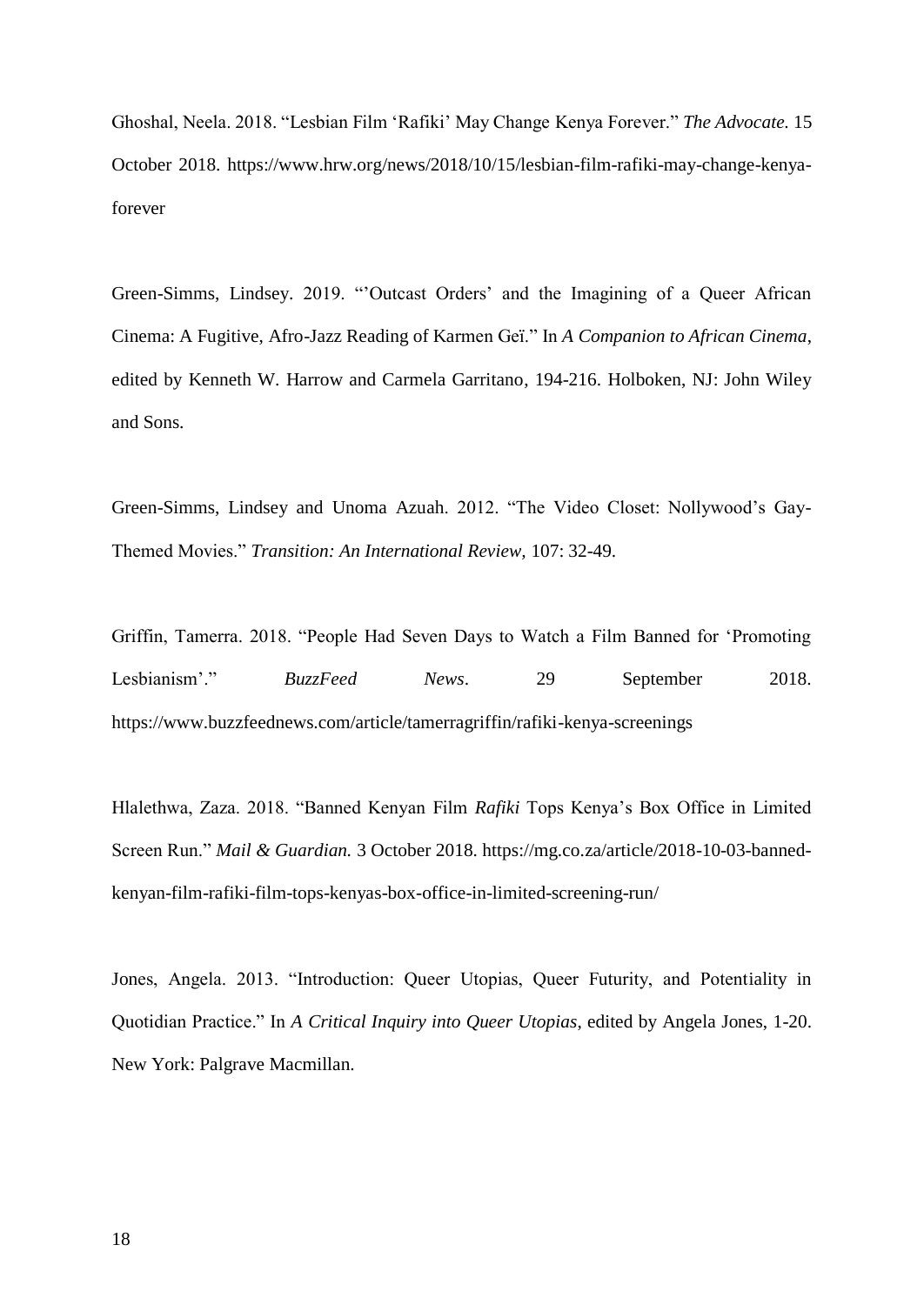Kahiu, Wanuri. 2017. "Fun, Fierce and Fantastical African Art." TED Talk. https://www.ted.com/talks/wanuri\_kahiu\_fun\_fierce\_and\_fantastical\_african\_art/transcript?la nguage=en#t-298870

Kimani, Sarah. 2018. "Kenyans Excited to Watch Unbanned 'Rafiki'." SABC News. 26 September 2018. http://www.sabcnews.com/sabcnews/kenyans-excited-to-watch-unbannedrafiki/

Kohn, Eric. 2018. "'Rafiki' Review: Lesbian Romance From Kenya Brings Fresh Content to an Old Story." *IndieWire*. May 9, 2018. https://www.indiewire.com/2018/05/rafiki-reviewlesbian-romance-cannes-2018-1201961590/

Massad, Joseph. 2002. "Re-Orienting Desire: The Gay International and the Arab World." *Public Culture,* 14 (2): 361-385.

Muñoz, José Esteban. 1999. *Disidentification: Queers of Colour and the Performance of Politics.* Minneapolis, MN: University of Minnesota Press.

Muñoz, José Esteban. 2009*. Cruising Utopia: The Then and There of Queer Futurity*. New York: New York University Press.

Musangi, Neo. 2014. "Time and Space." In *Reclaiming Afrikan: Queer Perspectives on Sexual and Gender Identities*, edited by Zethu Matebeni, 53–58. Cape Town: Modjaji Books.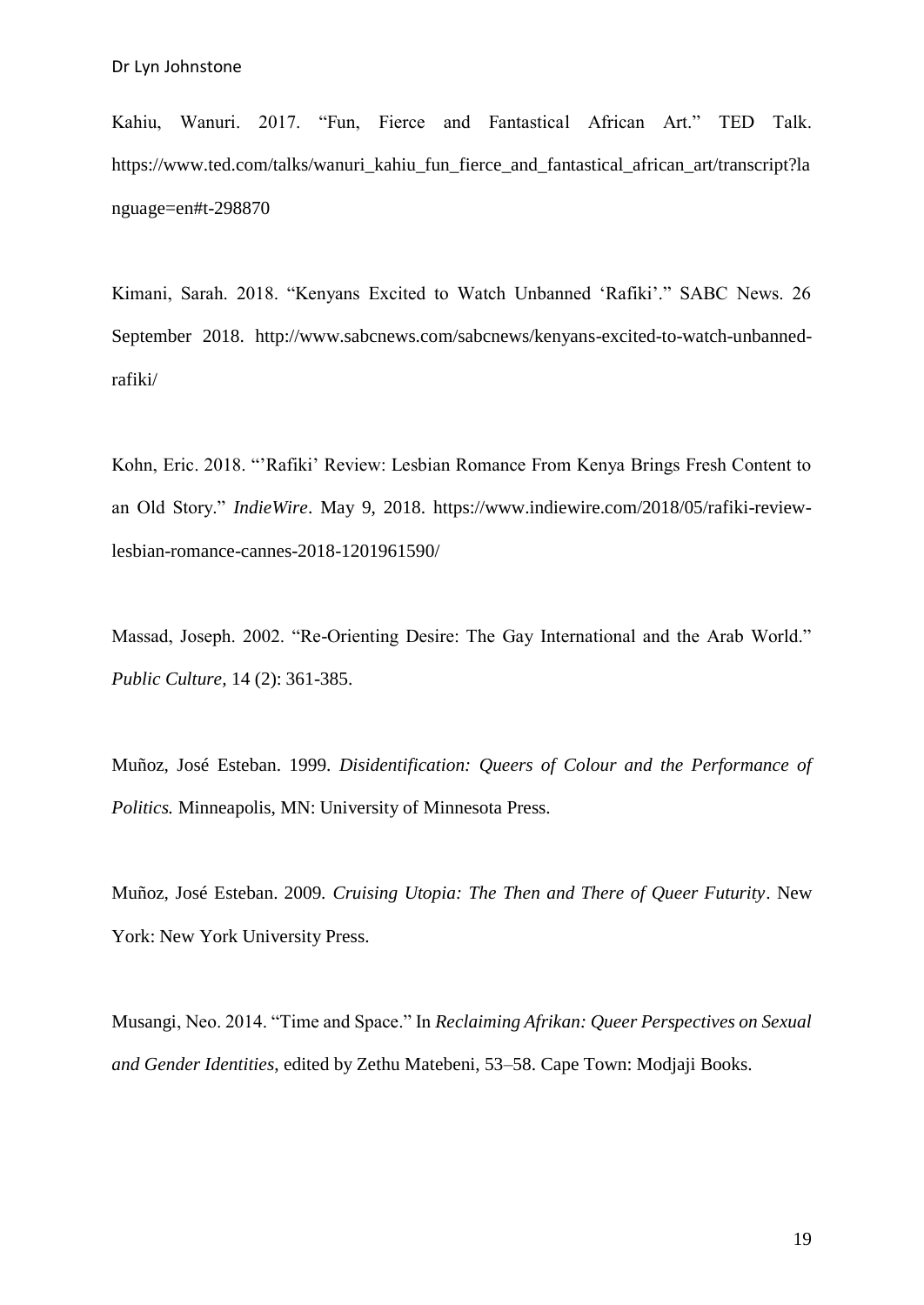Mutua, Ezekiel. 2018. Statement by the Kenya Film Classification Board Chief Executive Officer Dr Ezekiel Mutua, MBS on the Banning of Film "Rafiki" Issues on 27<sup>th</sup> April 2018. https://kfcb.co.ke/wp-content/uploads/2018/04/CEO-STATEMENT-ON-RAFIKI-RESTRICTION-27-4-2018.pdf

Mwachiro, Kevin. 2013. *Invisible: Stories from Kenya's Queer Community*. Nairobi: Goethe-Institut and Native Intelligence.

Nakayama, Thomas and Charles Morris. 2014. "Worldmaking and Everyday Interventions." *QED: A Journal in GLBTQ Worldmaking,* 2 (1): v-viii.

Neo Sinoxolo Musangi. 2019. https://yorkmediale.com/artists/neo-sinoxolo-musangi/

News 24. 2018. "Kenya's Gay Community Revels in Screening of Lesbian Love Story After Ban is Lifted." https://www.news24.com/Africa/News/kenyas-gay-community-revels-inscreening-of-lesbian-love-story-rafiki-20180923

Nyeck, S. N. and Marc Epprecht. eds. 2013. *Sexual Diversity in Africa: Politics, Theory, Citizenship*. Montreal: McGill-Queen's University Press.

Odutayo, Damilola and Damilola Odufuwa. 2018. "Screenings for Lesbian Film 'Rafiki' Sell Out as Kenya Lifts Ban." *CNN World.* 25 September 2018.

Ombagi, Eddie. 2019. "Nairobi is a Shot of Whisky: Queer (Ob) scenes in the City." *Journal of African Cultural Studies* 31 (1): 106–119.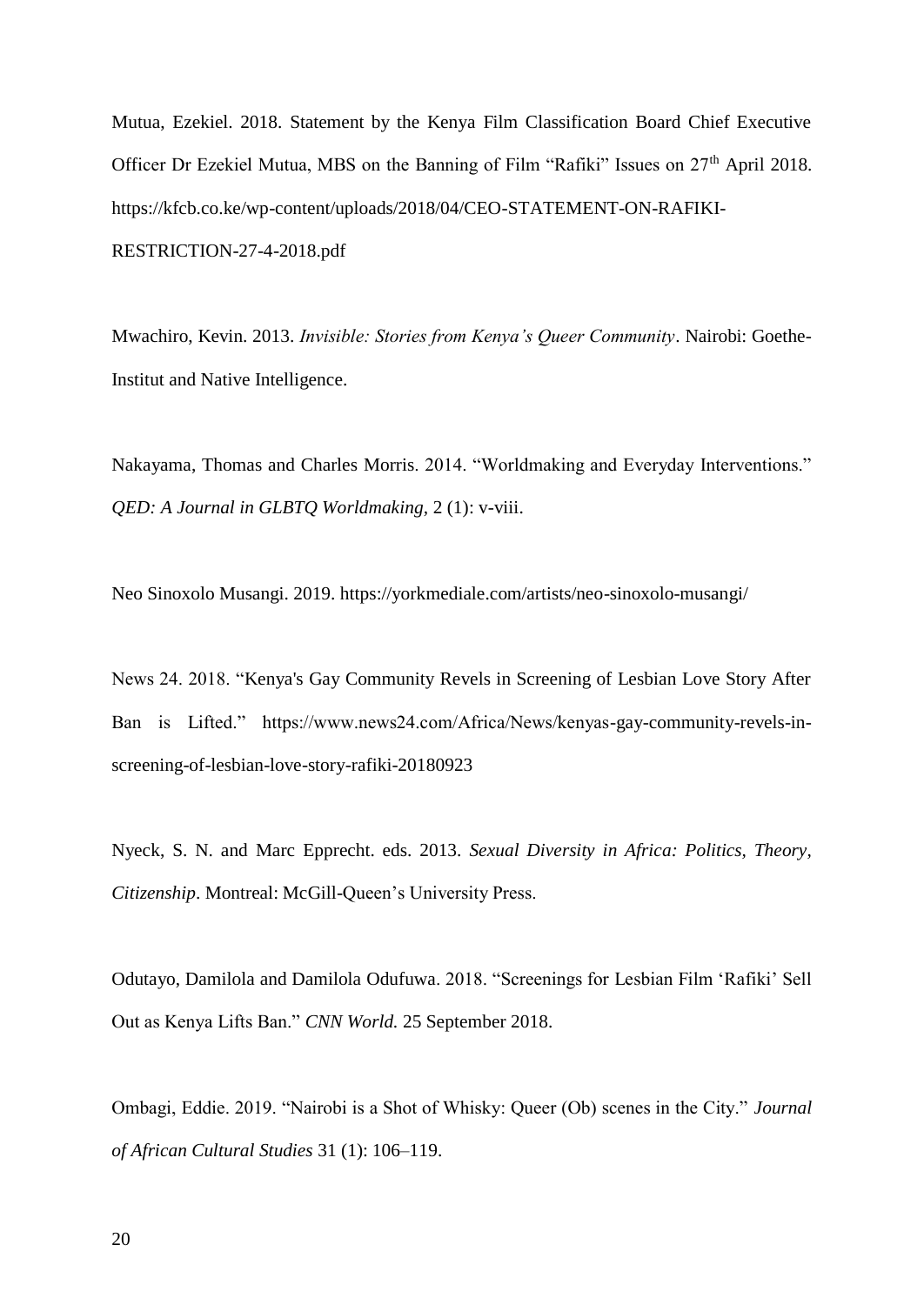Osinubi, Taiwo Adetunji. 2019. "Queer Subjects in Kenyan Cinema: Reflections on Rafiki." *Eastern African Literary and Cultural Studies*, 5 (1): 70-77.

Schoonover, Karl and Rosemary Galt. 2016. *Queer Cinema in the World.* Durham and London: Duke University Press.

Sebatindira, Waitera. 2018. "Rafiki: Dismantling the Myth of an 'Un-African' Queer Love." *Varsity.* https://www.varsity.co.uk/features/16595

Tamale, Sylvia. 2011. *African Sexualities: A Reader*. Oxford: Pambazuka. Press.

Taubin, Amy. 2018. "Rafiki First Look: The Risk-Taking Lesbian Romance Banned in Kenya." *Sight and Sound: The International Film Magazine.* 5 October 2018. https://www2.bfi.org.uk/news-opinion/sight-sound-magazine/reviewsrecommendations/rafiki-lesbian-romance-banned-kenya-wanuri-kahiu

West, Isaac, Michaela Frischherz, Alison Panther and Richard Brophy. 2013. "Queer Worldmaking in the 'It Gets Better' Campaign." *QED: A Journal in GLBTQ Worldmaking*, Inaugural Issue: 49-85.

Van Klinken, Adriaan. 2018. "Citizenship of Love: The Politics, Ethics and Aesthetics of Sexual Citizenship in a Kenyan Gay Music Video." *Citizenship Studies*, 22 (6): 650-665.